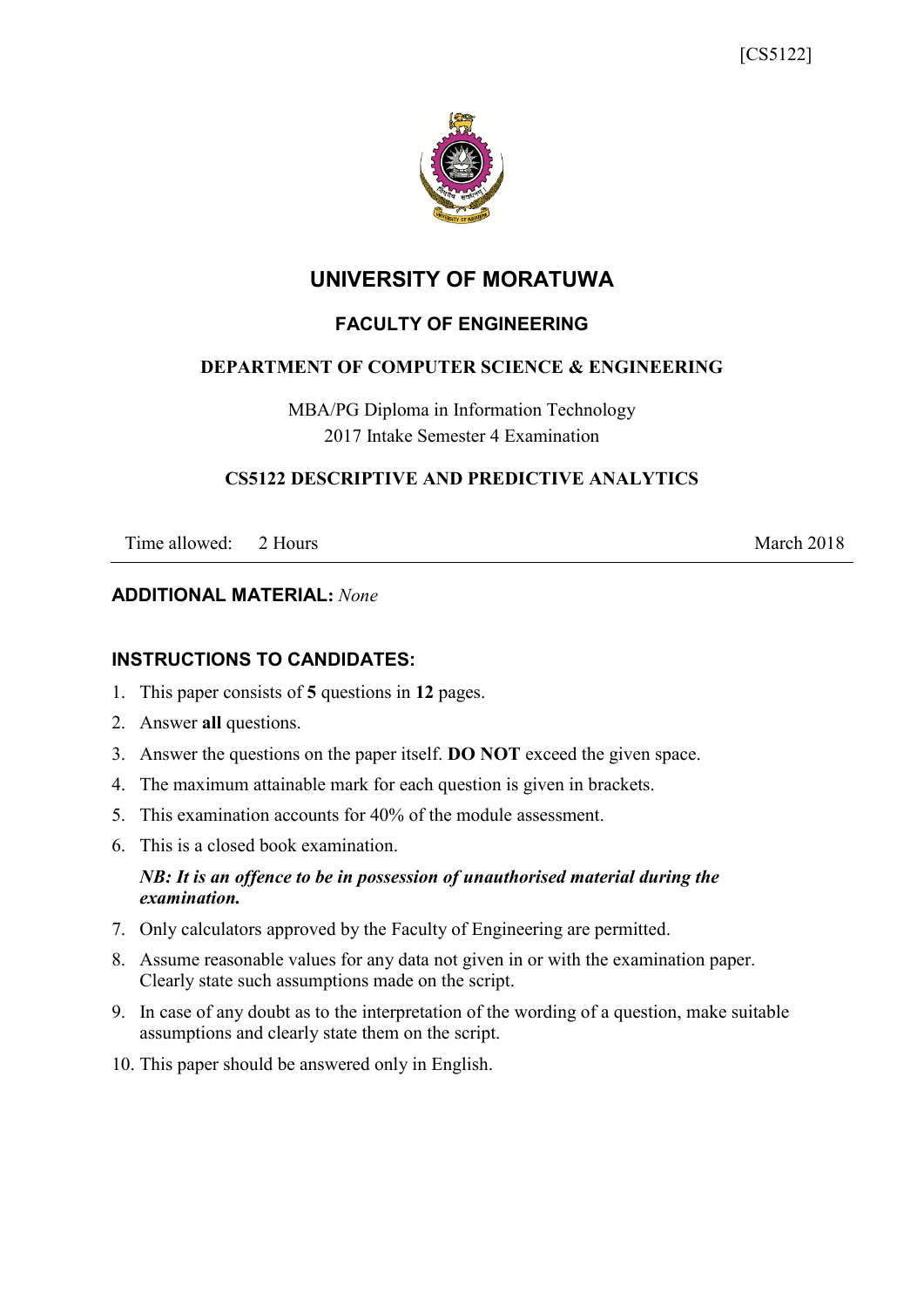# **Question 1 (20 marks)**

Answer the following questions based on the given table and figure related to the price of buying and renting houses of different cities in the USA.

*Breakeven point* is the point at which the total costs of renting become greater than the total costs of buying.

| City                     | <b>Breakeven Year</b> | <b>Average Monthly</b><br>Mortgage Payment        | <b>Average Monthly</b><br>Rent | Average<br><b>Home Price</b> |
|--------------------------|-----------------------|---------------------------------------------------|--------------------------------|------------------------------|
| New York City            | 18.3                  | \$2,399                                           | \$2,056                        | \$591,895                    |
| San Jose                 | 16.7                  | 3,162<br>\$                                       | \$2,503                        | \$779,975                    |
| Seattle                  | 14.9                  | 1,751<br>\$                                       | \$1,777                        | \$431,939                    |
| San Francisco            | 14.6                  | \$3,643                                           | \$2,915                        | \$898,706                    |
| Orange County            | 10.8                  | 2,551<br>\$                                       | \$2,300                        | \$629,280                    |
| Los Angeles              | 8.8                   | \$<br>2,110                                       | \$2,061                        | \$520,559                    |
| San Diego                | 8.6                   | \$<br>2,167                                       | \$2,134                        | \$534,695                    |
| Honolulu                 | 8.6                   | \$2,970                                           | \$2,682                        | \$732,637                    |
| Portland                 | 6.9                   | \$1,285                                           | \$1,428                        | \$<br>317,085                |
| Washington, D.C.         | 6.5                   | \$1,909                                           | \$<br>2,127                    | \$<br>471,071                |
| Boston                   | 6.3                   | \$1,563                                           | \$1,970                        | \$ 385,521                   |
| Riverside                | 5.8                   | \$1,304                                           | \$1,582                        | \$ 321,665                   |
| Phoenix                  | 5.7                   | \$<br>1,122                                       | \$<br>1,410                    | \$276,744                    |
| Denver                   | 5.4                   | \$<br>1,114                                       | \$1,504                        | \$274,835                    |
| Pittsburgh               | 4.3                   | \$<br>560                                         | \$1,069                        | \$138,235                    |
| Minneapolis              | 4.2                   | \$<br>965                                         | \$<br>1,419                    | \$ 238,051                   |
| Chicago                  | 4.2                   | \$<br>719                                         | \$<br>1,331                    | \$<br>177,481                |
| \$300,000                |                       | NEW RESIDENTIAL SALES<br>median price             |                                | \$285,600                    |
| \$250,000                |                       |                                                   |                                |                              |
| \$200,000                |                       |                                                   |                                |                              |
| \$150,000                |                       |                                                   | www.compagneter.com            |                              |
| \$100,000                |                       | <b>Alex Margarete</b>                             |                                |                              |
| \$50,000<br>\$17,200     |                       |                                                   |                                |                              |
| \$0<br>1963-1970 -       |                       | 1971-1979 — 1080-1989 — 1089-1996 — 1997-2005 — 1 |                                | $-2006 - 2013 -$             |
| Source: US Census Bureau |                       |                                                   |                                | smartasset <sup>®</sup>      |

Source: smartasset.com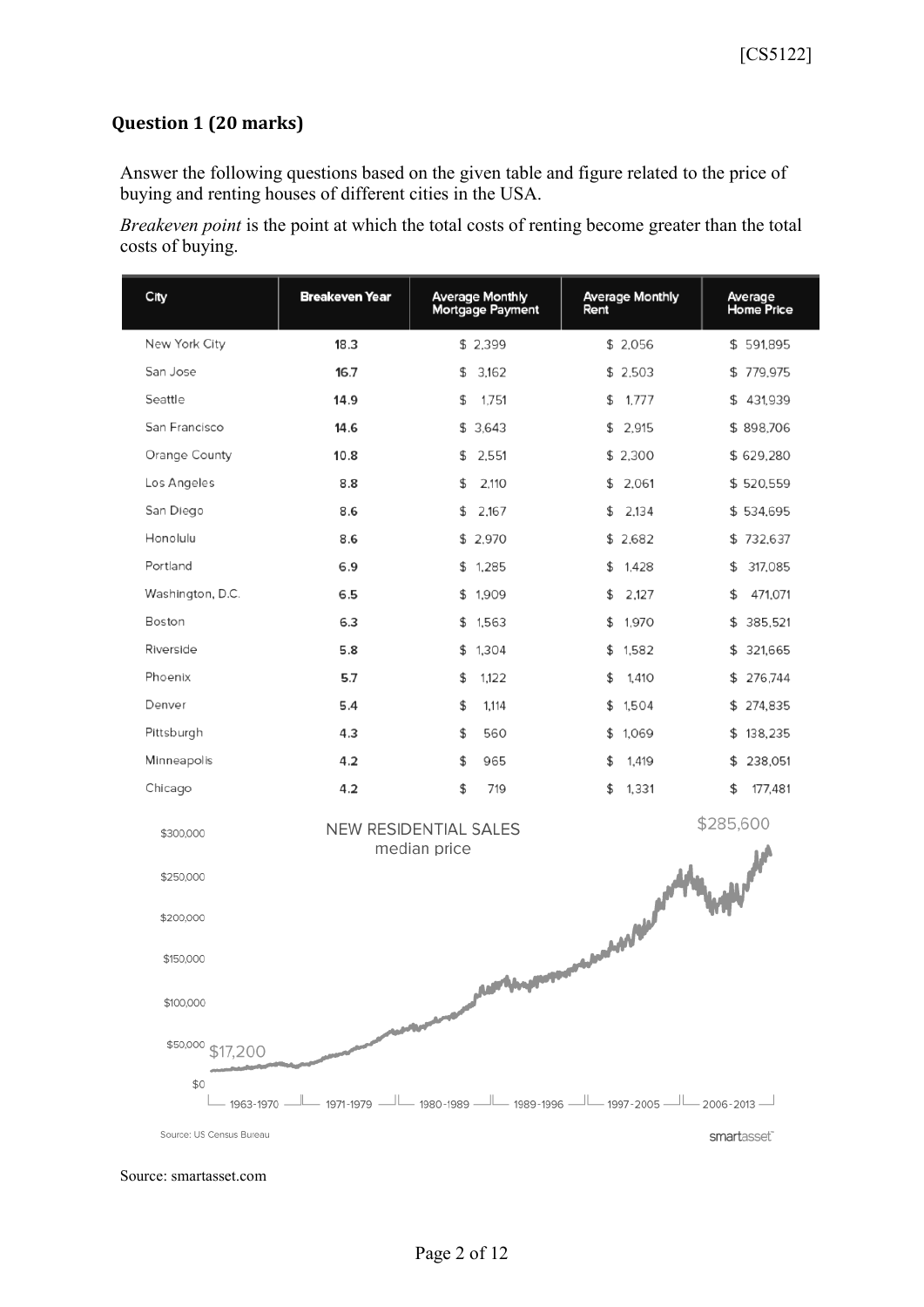- (i) Name 2 cities each where it makes sense to:
	- (a) Rent a house compared to buying [2]

(b) Buy a house compared to renting [2]

(ii) "An investor plans to buy and then rent a house. He/she could make more money in Washington, D.C. than in San Diego." Do you agree or disagree?

(iii) "The boom in high-tech industry over the past few years has generally been concentrated in a relatively small number of cities such as San Francisco and Seattle." How is this change reflected in the real-estate price?

[3]

[3]

(iv) "Portland is an outlier." Do you agree or disagree? Briefly discuss. [3]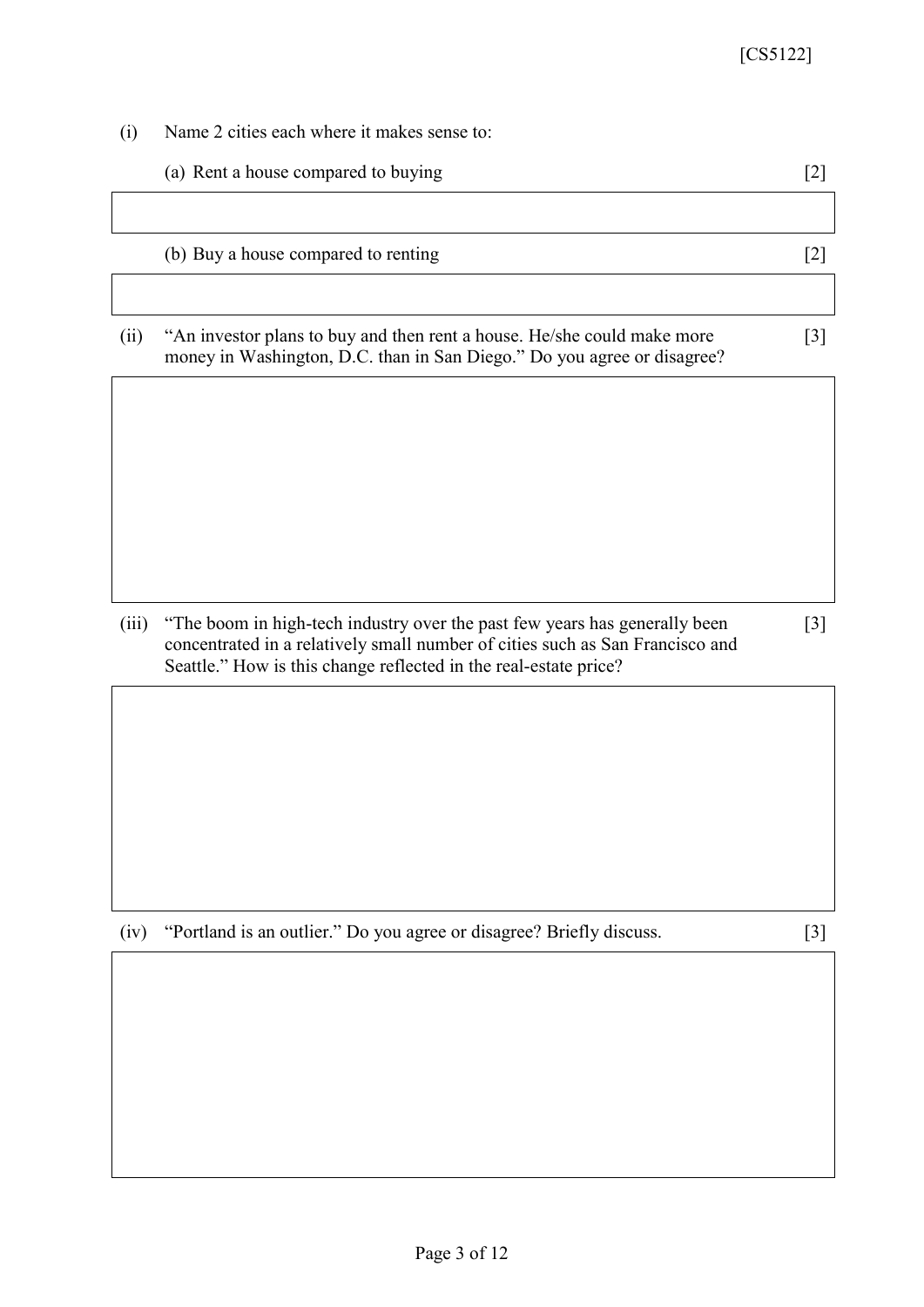(v) Discuss what can be learnt from the above time series while considering the Trend, Seasonal, Cyclical, and Irregular time series components. [7]

# **Question 2 (20 marks)**

(i) Following results are based on Principle Component Analysis (PCA) of a dataset measuring protein consumption in 25 European countries for 9 food groups.

| $\Box$ Correlation Matrix      | $\overline{\phantom{a}}$ |            |            |             |            |            |               |             |                                |
|--------------------------------|--------------------------|------------|------------|-------------|------------|------------|---------------|-------------|--------------------------------|
|                                | Red Meat                 | White Meat | Eggs       | <b>Milk</b> | Fish.      | Cereals    | <b>Starch</b> | <b>Nuts</b> | <b>Fruits &amp; Vegetables</b> |
| Red Meat                       |                          | 0.153      | 0.58561    | 0.50293     | 0.06096    | $-0.49988$ | 0.13543       | $-0.34945$  | $-0.07422$                     |
| White Meat                     | 0.153                    |            | 0.62041    | 0.28148     | $-0.23401$ | $-0.4138$  | 0.31377       | $-0.63496$  | $-0.06132$                     |
| Eggs <sup>1</sup>              | 0.58561                  | 0.62041    |            | 0.57553     | 0.06557    | $-0.71244$ | 0.45223       | $-0.55978$  | $-0.04552$                     |
| Milk <sup>1</sup>              | 0.50293                  | 0.28148    | 0.57553    |             | 0.13788    | $-0.59274$ | 0.22241       | $-0.62109$  | $-0.40836$                     |
| Fish                           | 0.06096                  | $-0.23401$ | 0.06557    | 0.13788     |            | $-0.52423$ | 0.40385       | $-0.14715$  | 0.26614                        |
| Cereals                        | $-0.49988$               | $-0.4138$  | $-0.71244$ | $-0.59274$  | $-0.52423$ |            | $-0.53326$    | 0.651       | 0.04655                        |
| <b>Starch</b>                  | 0.13543                  | 0.31377    | 0.45223    | 0.22241     | 0.40385    | $-0.53326$ |               | $-0.47431$  | 0.08441                        |
| <b>Nuts</b>                    | $-0.34945$               | $-0.63496$ | $-0.55978$ | $-0.62109$  | $-0.14715$ | 0.651      | $-0.47431$    |             | 0.37497                        |
| <b>Fruits &amp; Vegetables</b> | $-0.07422$               | $-0.06132$ | $-0.04552$ | $-0.40836$  | 0.26614    | 0.04655    | 0.08441       | 0.37497     |                                |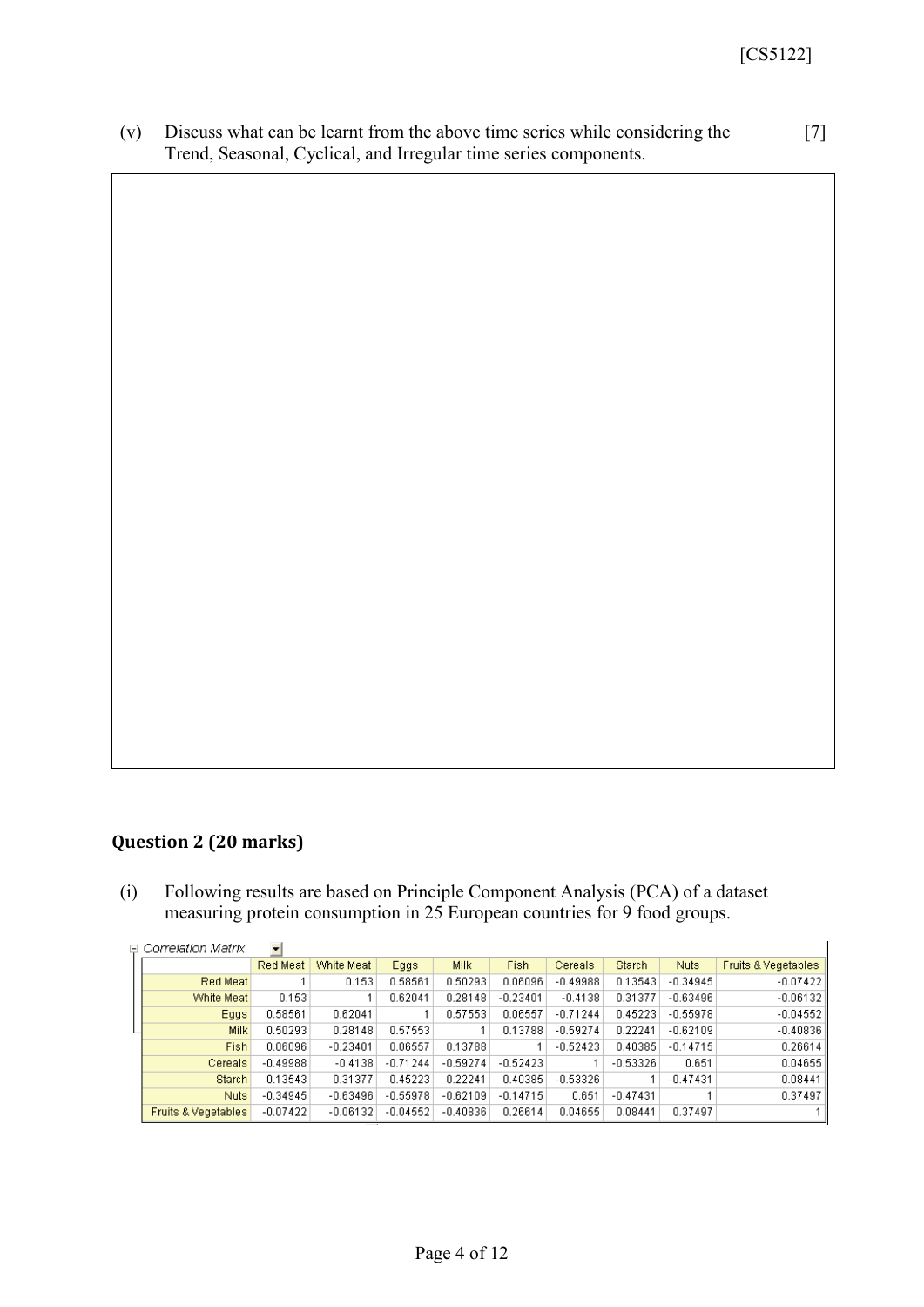## [CS5122]

|  |                | Eigenvalue       | Percentage of Variance | Cumulative |
|--|----------------|------------------|------------------------|------------|
|  | 1              | 4.00644          | 44.52%                 | 44.52%     |
|  | $\overline{2}$ | 1.635            | 18.17%                 | 62.68%     |
|  | 3.             | 1.12792 12.53%   |                        | 75.22%     |
|  | 4              | 0.95466   10.61% |                        | 85.82%     |
|  | 5.             | $0.46384$ 5.15%  |                        | 90.98%     |
|  | 6              | 0.32513 3.61%    |                        | 94.59%     |
|  | 7              | 0.27161          | 3.02%                  | 97.61%     |
|  | 8              | 0.11629          | 1.29%                  | 98.90%     |
|  | 9              | 0.09911          | 1.10%                  | 100.00%    |

|                                | Coefficients of PC1 | Coefficients of PC2 | Coefficients of PC3 | Coefficients of PC4 |
|--------------------------------|---------------------|---------------------|---------------------|---------------------|
| Red Meat                       | 0.30261             | $-0.05625$          | $-0.29758$          | 0.64648             |
| White Meat                     | 0.31056             | $-0.23685$          | 0.6239              | $-0.03699$          |
| Eggs                           | 0.42668             | $-0.03534$          | 0.18153             | 0.31316             |
| <b>Milk</b>                    | 0.37773             | $-0.18459$          | $-0.38566$          | $-0.00332$          |
| Fish                           | 0.13565             | 0.64682             | $-0.32127$          | $-0.21596$          |
| Cereals                        | $-0.43774$          | $-0.23349$          | 0.09592             | $-0.0062$           |
| Starch                         | 0.29725             | 0.35283             | 0.24298             | $-0.33668$          |
| Nuts.                          | $-0.42033$          | 0.14331             | $-0.05439$          | 0.33029             |
| <b>Fruits &amp; Vegetables</b> | $-0.11042$          | 0.53619             | 0.40756             | 0.46206             |



Source: https://www.originlab.com/doc/Tutorials/Principal-Component-Analysis



(i) How many Principle Components are suitable to represent this dataset? [3]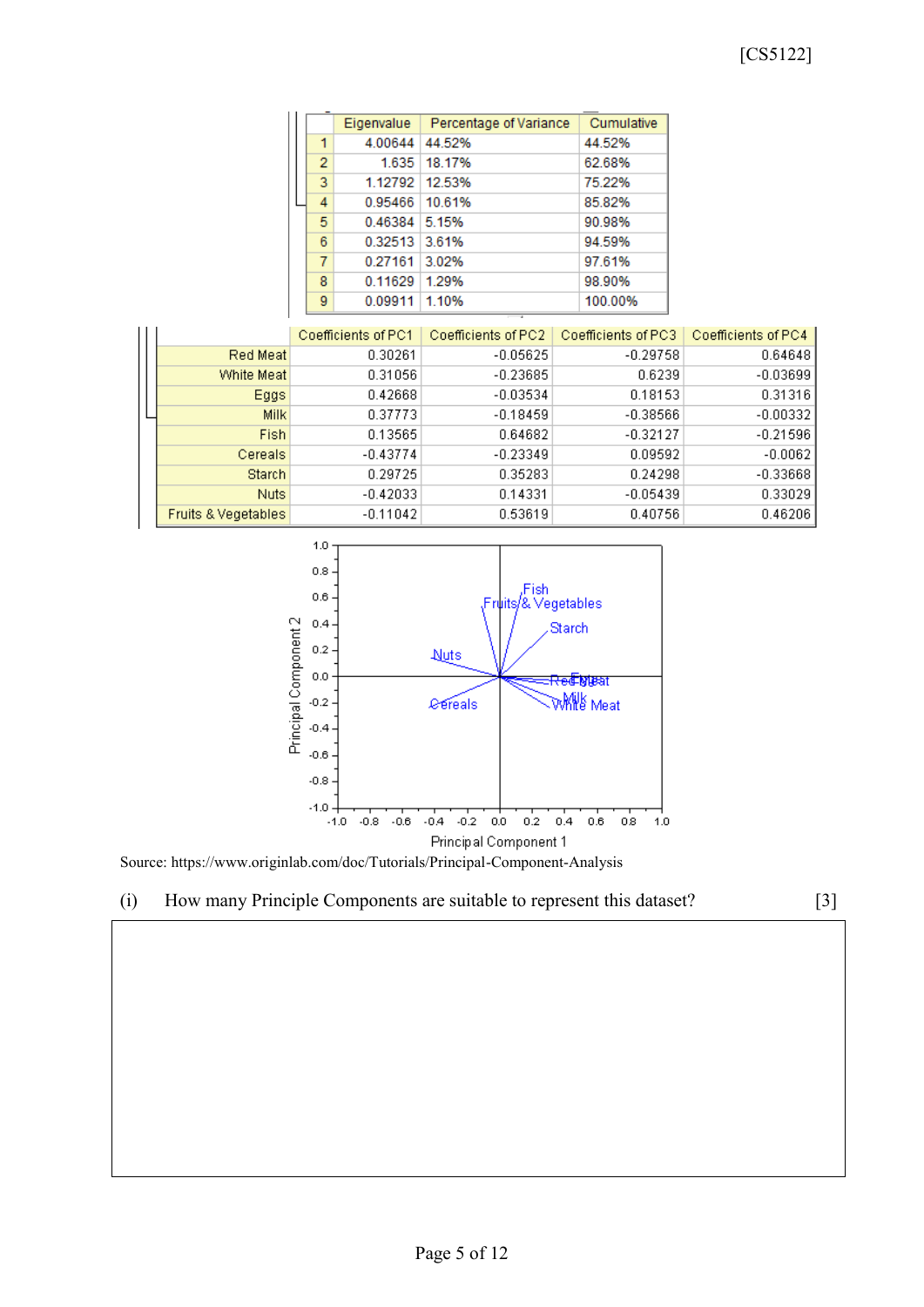|  | (ii) What food groups contribute (i.e., loadings) to the $1st$ Principle Component? | $[3]$ |
|--|-------------------------------------------------------------------------------------|-------|
|--|-------------------------------------------------------------------------------------|-------|

(iii) Identify 2 food groups with related protein consumption. Justify your selection. [6]

[4]

(iv) If you are to cluster the food groups, how many food groups can be formed? Briefly Discuss.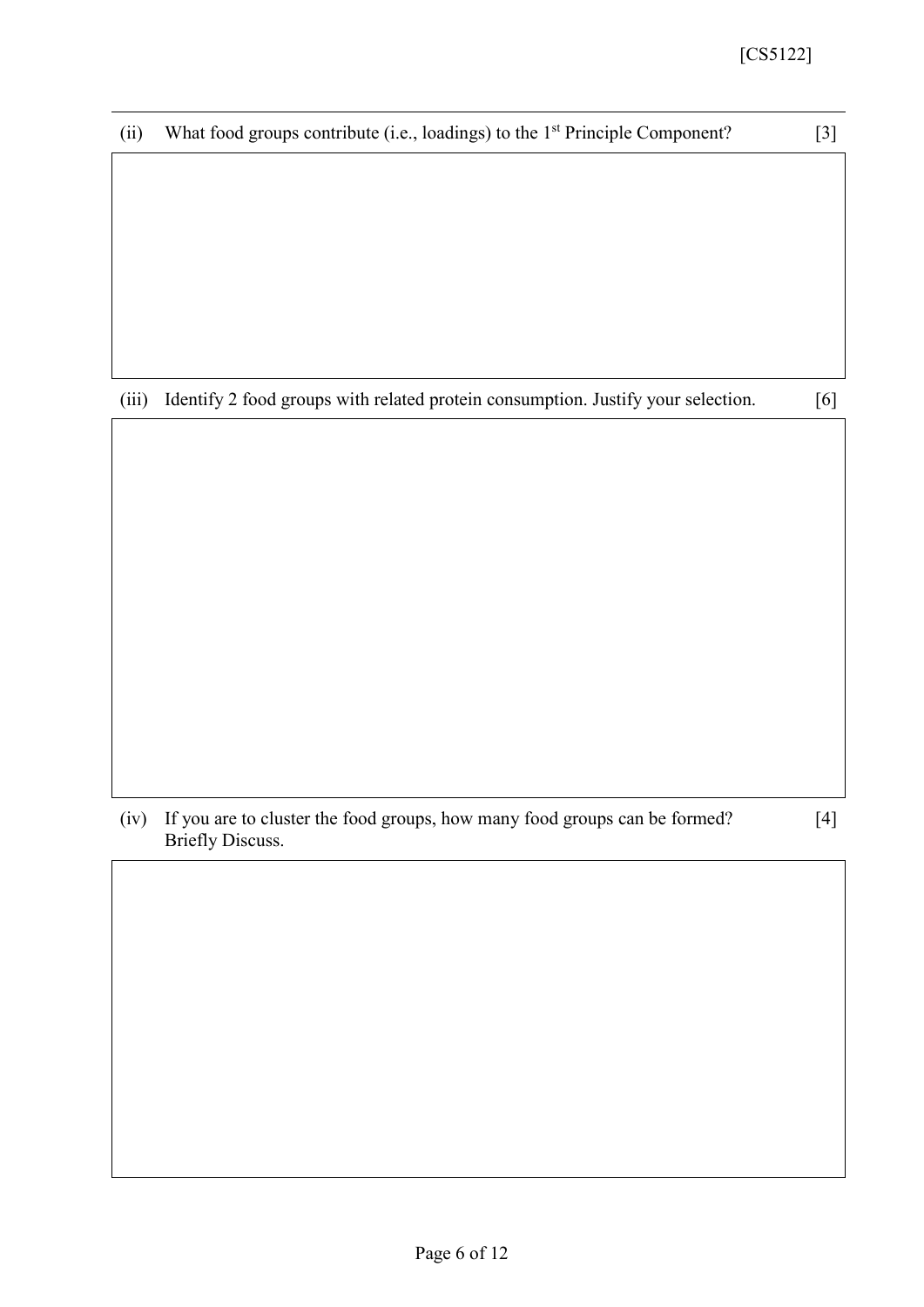(iv) List 2 other observations from the above analysis. [4]

# **Question 3 (20 marks)**

(i) Which clustering technique would you recommend to cluster each of the following datasets. Justify your answer.  $[3 \times 3]$ 

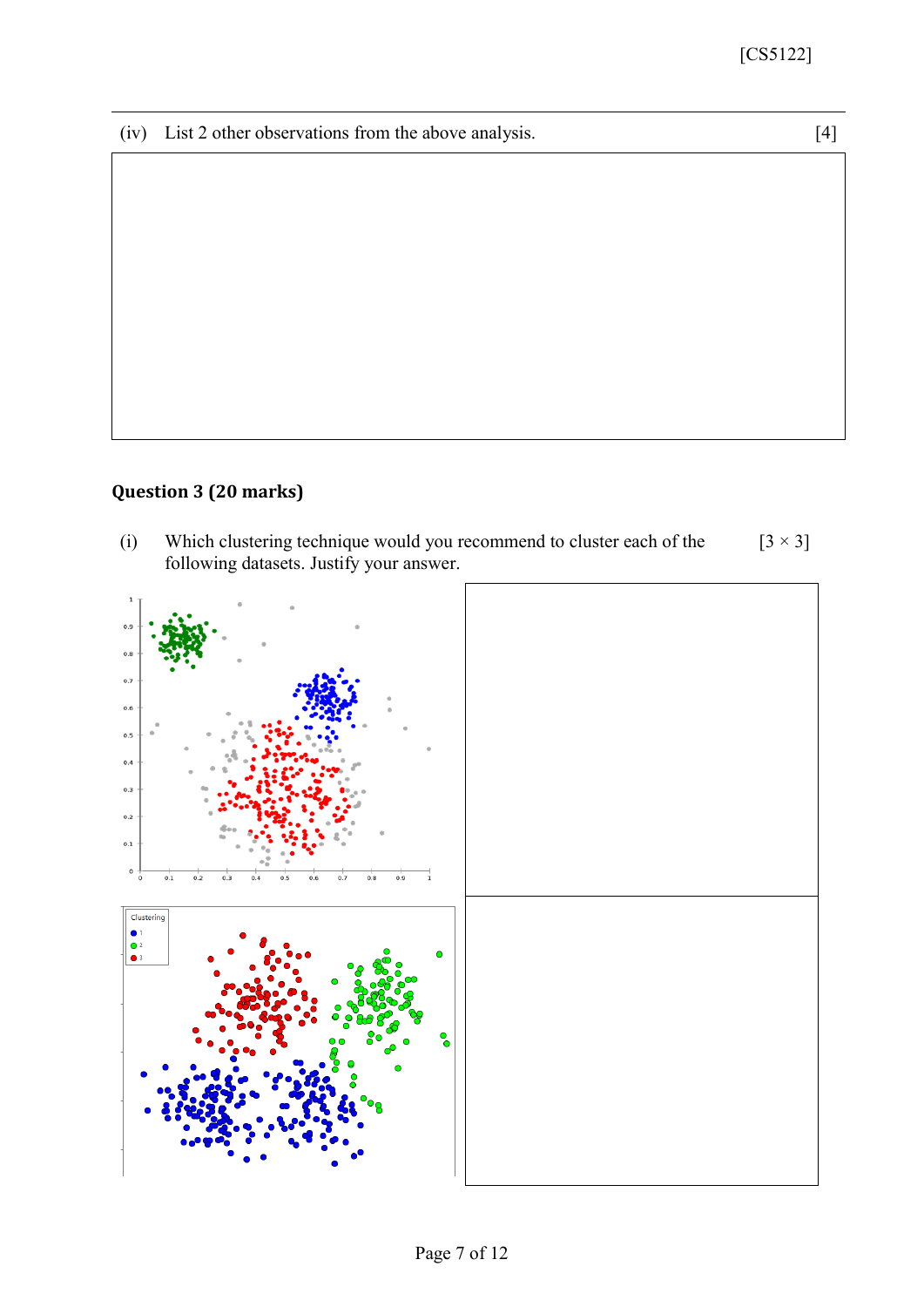

(ii) Following graphs are based on 18,393 music reviews from the Pitchfork website. Data cover reviews between Jan. 1999 and Jan. 2016.





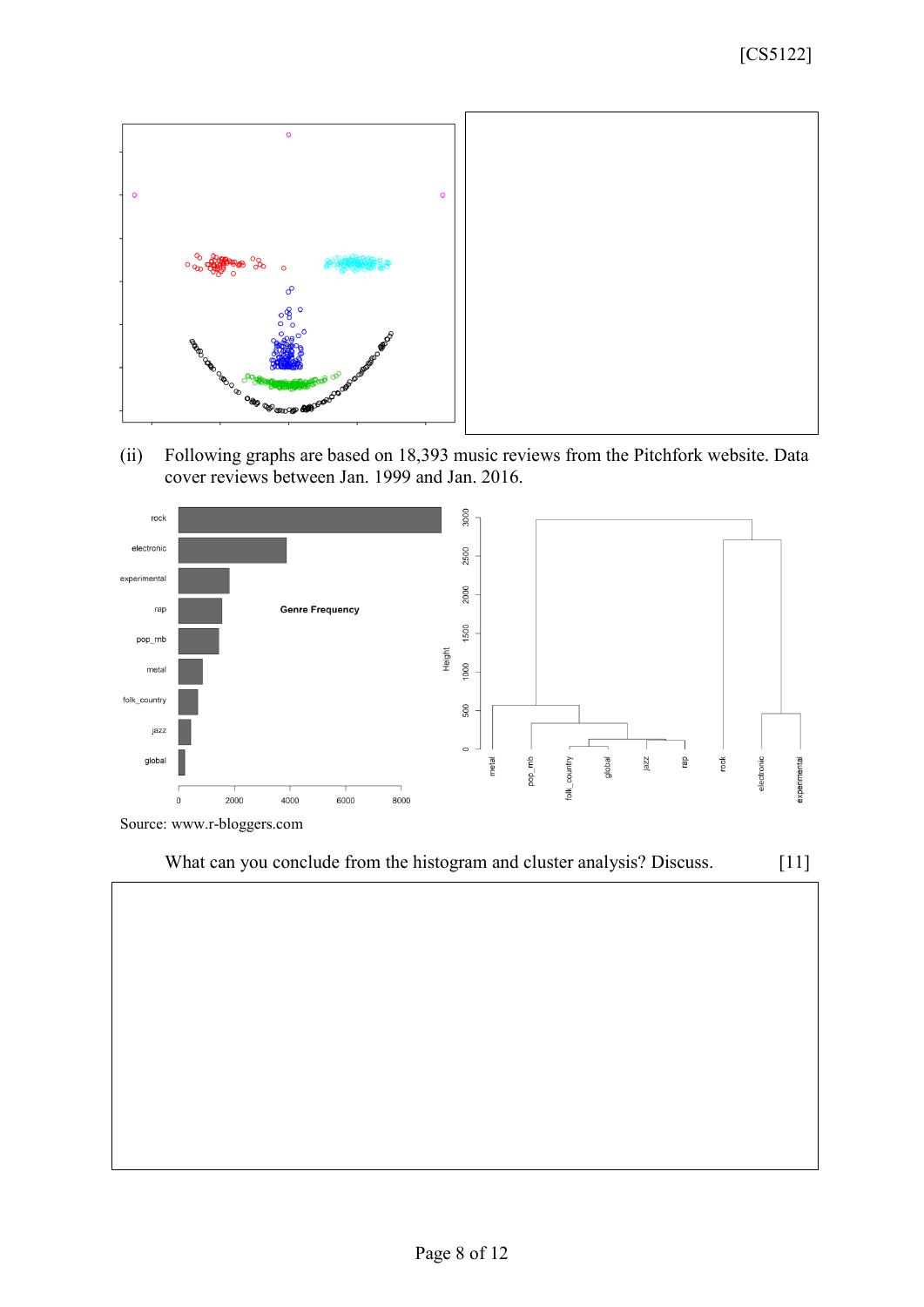## **Question 4 (20 marks)**

Following scatter plot matrix shows the relationship between average years of education, percentage of women in the occupation, prestige of the occupation education, and income for a set of occupations.



## Matrix Scatterplot of Income, Education, Women and Prestige

 $mod1 = lm(income ~ education.c + prestige.c + women.c, data=newdata)$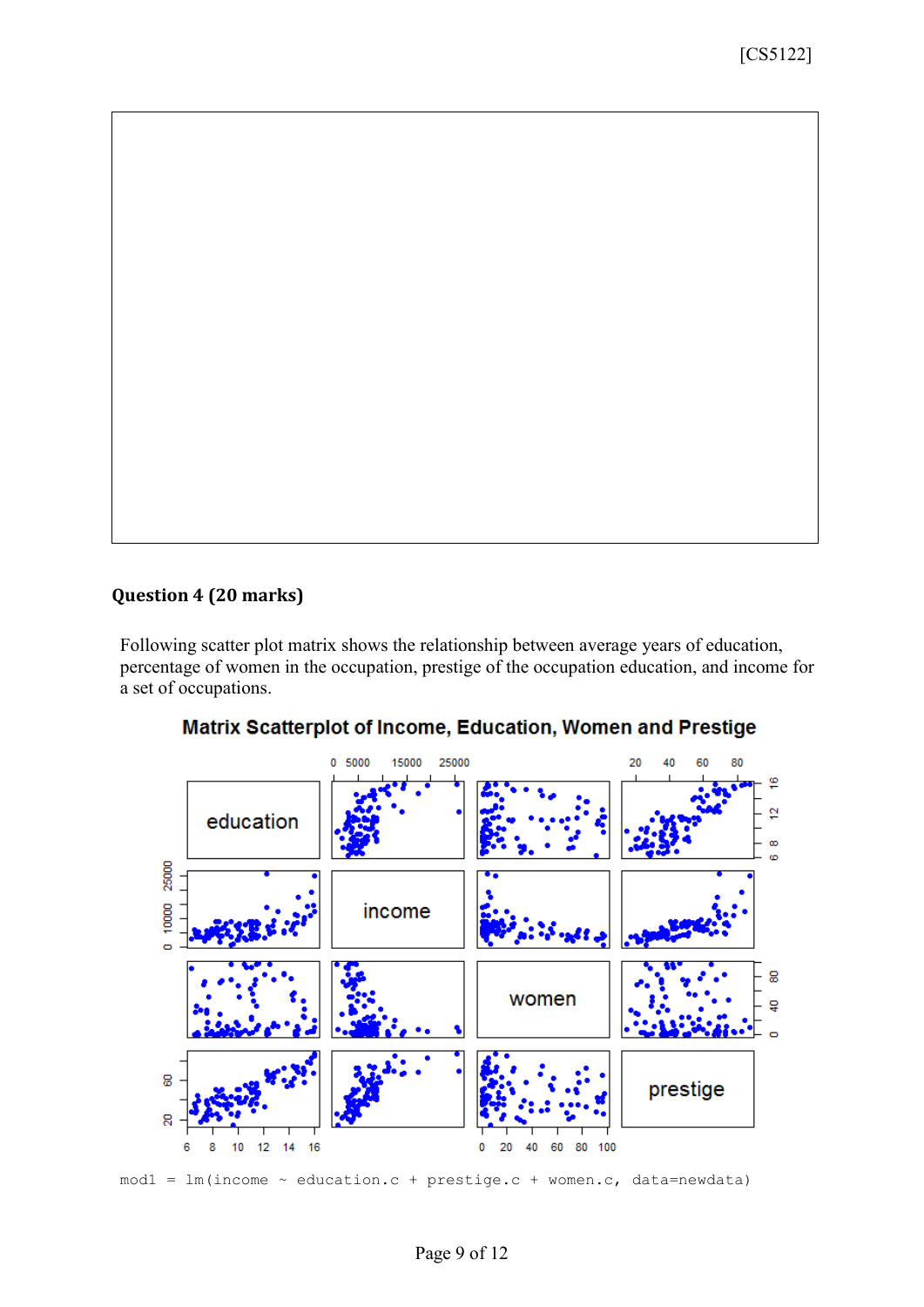```
## Residuals:
## Min 1Q Median 3Q Max 
## -7715.3 -929.7 -231.2 689.7 14391.8 
## 
## Coefficients:
## Estimate Std. Error t value Pr(>|t|) 
## (Intercept) 6797.902 254.934 26.665 < 2e-16 ***
## education.c 177.199 187.632 0.944 0.347 
## prestige.c 141.435 29.910 4.729 7.58e-06 ***
## women.c -50.896 8.556 -5.948 4.19e-08 ***
```
(i) By analysing the scatter plots and regression model parameters what can you claim about the relationship among attributes. [8]

- (ii) Write the corresponding Multiple Linear Regression equation. [4]
- 
- (iii) Predict the income of a person, given education = 13.11, women = 11.16, and prestige  $= 68.8$ . [3]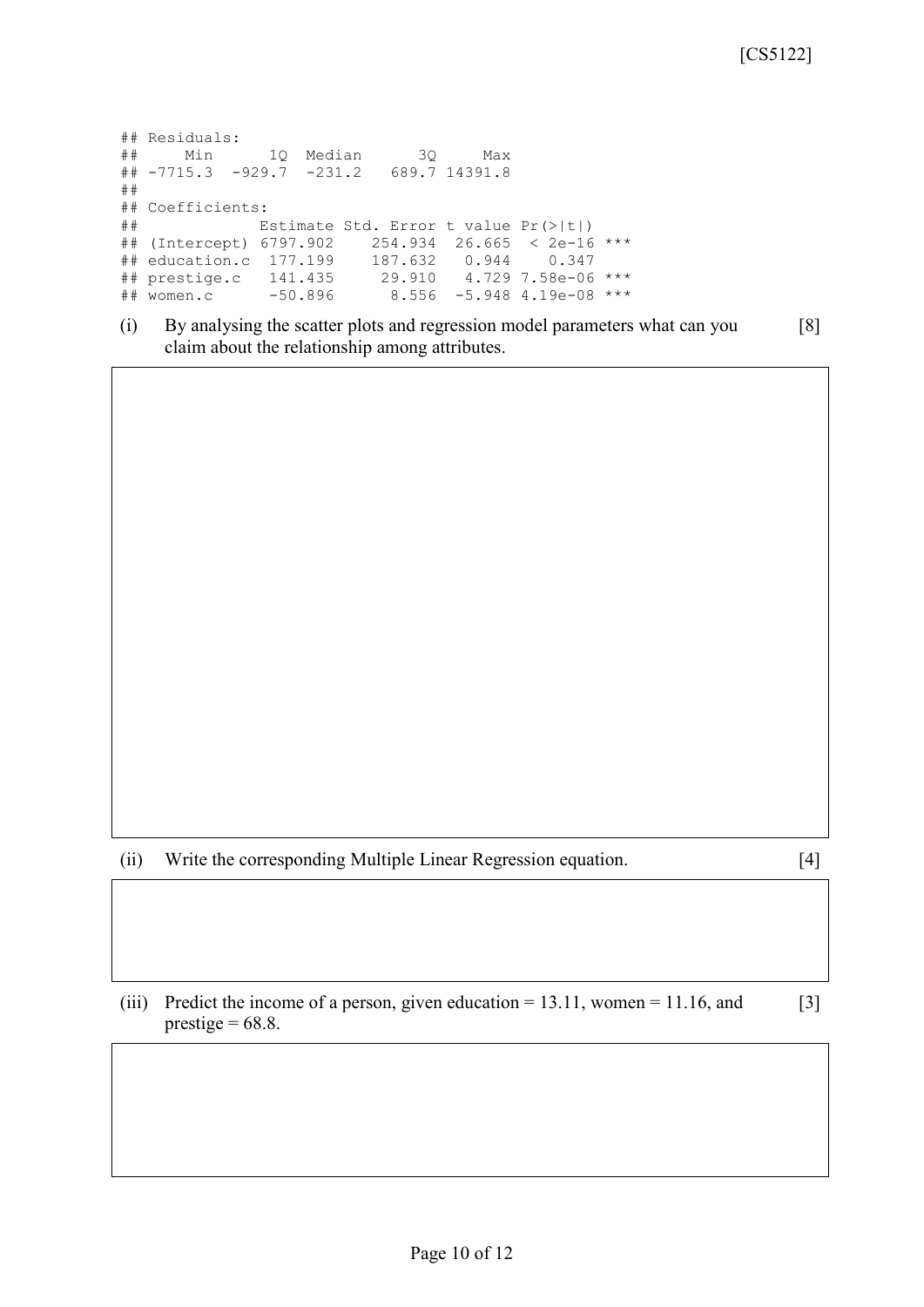(iv) Discuss the accuracy of the fitted Multiple Linear Regression model and whether it can be improved further.

[5]

# **Question 5 (20 marks)**

In 2013 PwC (PricewaterhouseCoopers) estimated that "trade eBooks (excluding educational publications) will reach \$8.2 billion in sales by 2017 to surpass printed book sales, which are expected to fall from \$11.9 billion in 2012 to \$7.9 billion in 2017."

(i) Based on the data presented in Figure 6, what are your conclusions about the status of printed book sales as of 2016. Discuss. [14]